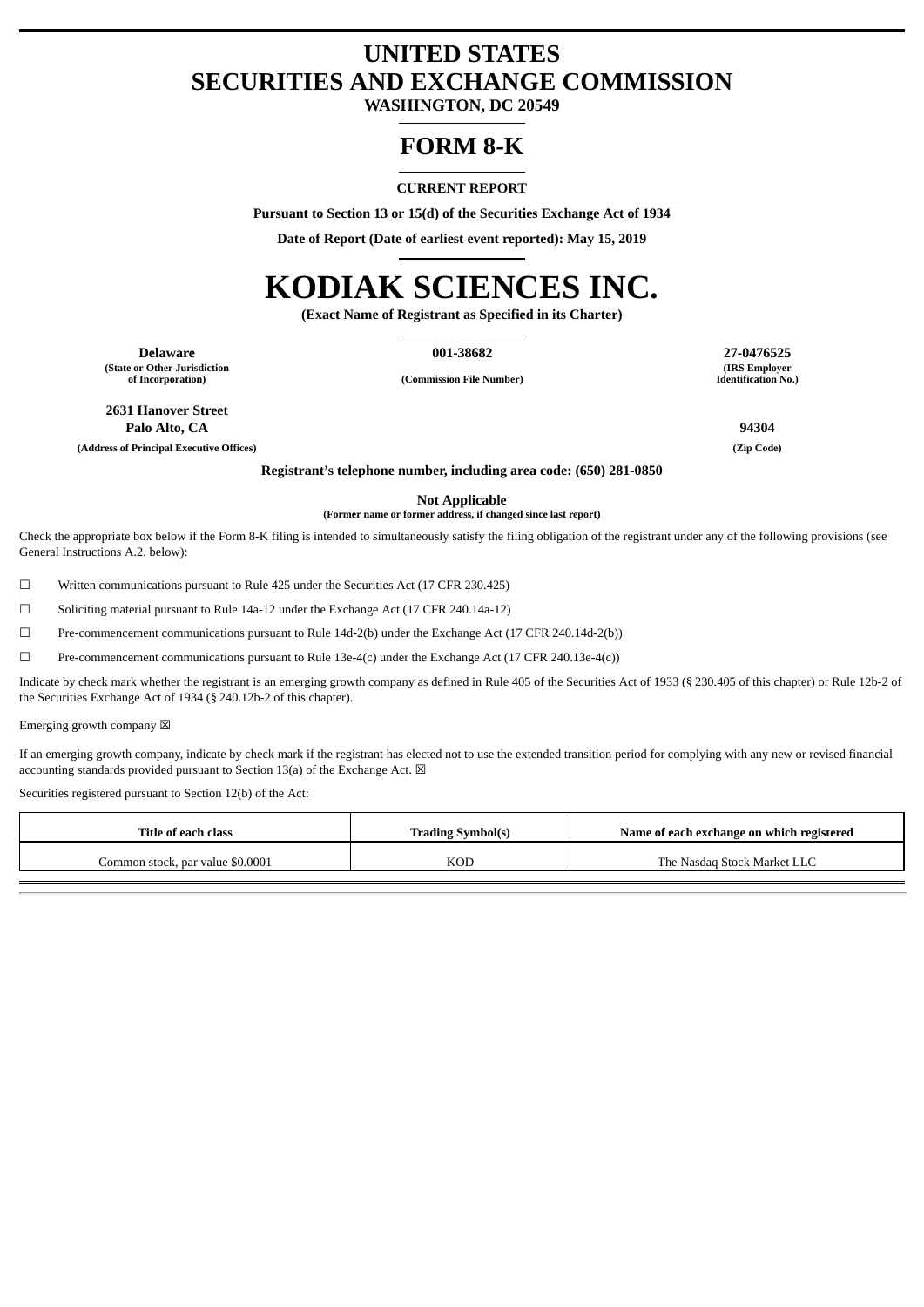# **Item 2.02. Results of Operations and Financial Condition**

On May 15, 2019, Kodiak Sciences Inc. (the "Company") issued a press release announcing the Company's financial results for the quarter ended March 31, 2019. A copy of the Company's press release is attached hereto as Exhibit 99.1. The information in this Form 8-K and the attached exhibit are furnished to, but not filed with, the Securities and Exchange Commission.

## **Item 9.01. Financial Statements and Exhibits**

(d) Exhibits.

Pursuant to the rules and regulations of the Securities and Exchange Commission, the attached exhibit is deemed to have been furnished to, but not filed with, the Securities and Exchange Commission:

| <b>Exhibit</b> |                                                                 |
|----------------|-----------------------------------------------------------------|
| Number         | <b>Description</b>                                              |
| 99.1           | Press Release issued by Kodiak Sciences Inc. dated May 15, 2019 |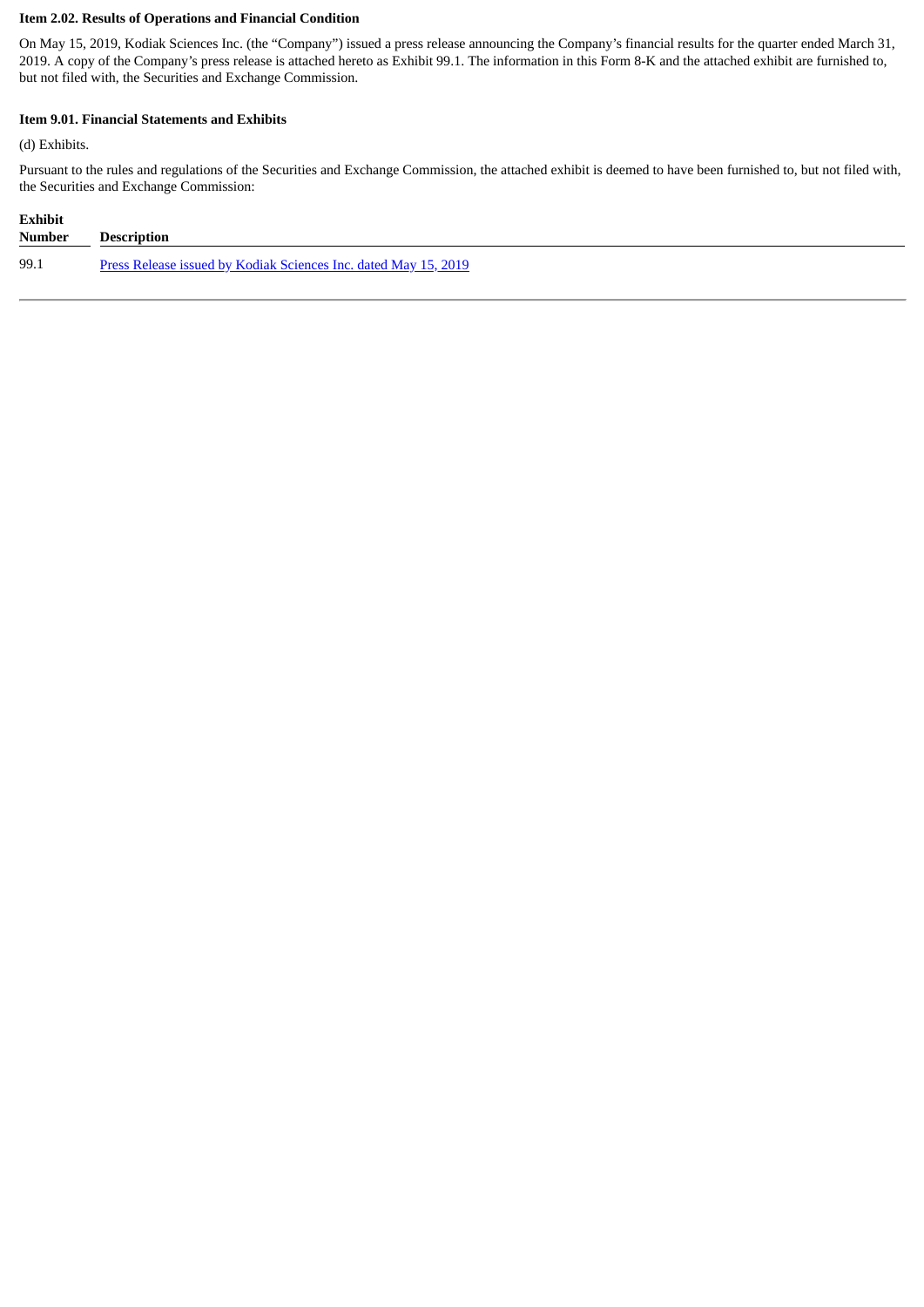# **SIGNATURES**

Pursuant to the requirements of the Securities Exchange Act of 1934, the registrant has duly caused this report to be signed on its behalf by the undersigned hereunto duly authorized.

KODIAK SCIENCES INC.

Date: May 15, 2019 By: /s/ Victor Perlroth

**Victor Perlroth, M.D. Chief Executive Officer**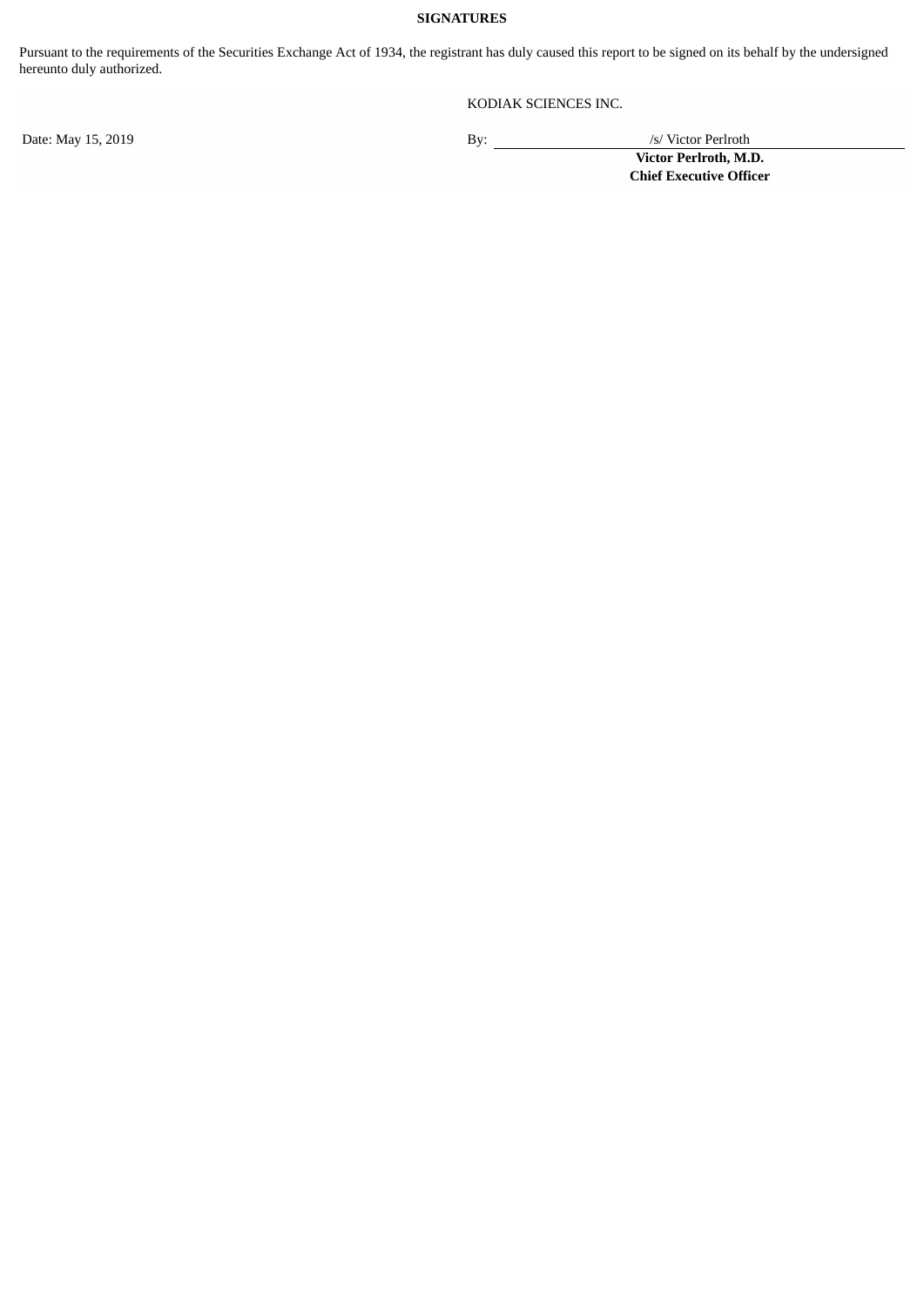#### <span id="page-3-0"></span>**Kodiak Sciences Announces First Quarter 2019 Financial Results and Recent Business Highlights**

PALO ALTO, Calif., May 15, 2019 /PRNewswire/ – Kodiak Sciences Inc. (Nasdaq: KOD), a clinical-stage biopharmaceutical company specializing in novel therapeutics to treat chronic, high-prevalence retinal diseases, today reported business highlights and financial results for the first quarter ended March 31, 2019.

"This year, a major focus of the company is to build our voice in the scientific, clinical and investor communities. In the first quarter, we were pleased to present the science of our ABC Platform and the early clinical data of KSI-301 on the podium for the first time at a major ophthalmology meeting," said Victor Perlroth, M.D., Chief Executive Officer of Kodiak Sciences. "We continue to enroll well in our Phase 1b multiple-dose study of KSI-301 in patients with wet AMD, diabetic macular edema, and retinal vein occlusion. We are pleased with the emerging clinical data which show bioactivity in all three diseases and no intraocular inflammation or drug-related adverse events to date. Based on strong investigator interest, we are expanding the Phase 1b study from 50 to 90 patients balanced across the three indications. We look forward to presenting data from the Phase 1b study on the podium at upcoming major medical meetings in the second half of 2019. At the same time, our team is focused on initiating recruitment in our global Phase 2 study of KSI-301 in wet AMD. We also held a successful pre-IND meeting with China's Center for Drug Evaluation."

#### **Recent Business Highlights:**

#### **Presentation of 12-Week Phase 1a Study of KSI-301 at Angiogenesis and ARVO 2019 Annual Meetings**

Data presentations at the Angiogenesis 2019 Meeting and the ARVO 2019 Meeting highlighted the final twelve-week results of the Phase 1a clinical study of KSI-301 with sustained responses observed after a single dose of KSI-301, measured as improvement from baseline in vision, retinal anatomy, or both. Through the 12-week last visit, there were no dose-limiting toxicities, no drug-related adverse events, and no signs of intraocular inflammation. Rapid highmagnitude and durable treatment responses were seen at all dose levels tested.

#### **Expanding Enrollment in Phase 1b Study of KSI-301**

The Phase 1b open-label multiple-dose study of KSI-301 continues to recruit well in patients with anti-VEGF treatment naïve neovascular (wet) age-related macular degeneration (AMD), diabetic macular edema (DME), and macular edema due to retinal vein occlusion (RVO). Based on strong investigator support, we have elected to increase the targeted number of patients from 50 to 90 with approximately ten additional patients in each of wet AMD and DME and twenty in RVO. This study is designed to provide additional scientific and clinical understanding of the safety, bioactivity and durability of KSI-301 in retinal vascular disease. All patients receive three loading doses once a month and are then followed monthly with further KSI-301 treatments determined by disease-specific retreatment criteria. All patients will be evaluated through 36-weeks. To date, we have not observed signs of intraocular inflammation in the multiple dose setting with more than 75 doses administered in total. Kodiak expects to present data from the Phase 1b study in the second half of 2019.

#### **Held Pre-IND Meeting for KSI-301 with China's Center for Drug Evaluation (CDE)**

The Kodiak team held a successful pre-IND meeting with China's CDE. Based on the discussion and advice received, Kodiak currently expects to submit one or more INDs for confirmatory (pivotal) studies of KSI-301 in China in the second half of 2019. These studies are being designed and planned as dualuse studies to support China and global regulatory requirements.

#### **Manufacturing Platforms**

Kodiak continues to expand its chemical and biologics manufacturing capabilities and leadership in anticipation of expanded manufacturing for KSI-301, KSI-501 and our pipeline. Laurent Ducry, PhD, has joined as Vice President, Biologics Development and Manufacturing, after a successful 19-year career at Lonza where he led the bioconjugates business of Lonza including large scale commercial supply of marketed antibody drug conjugate products.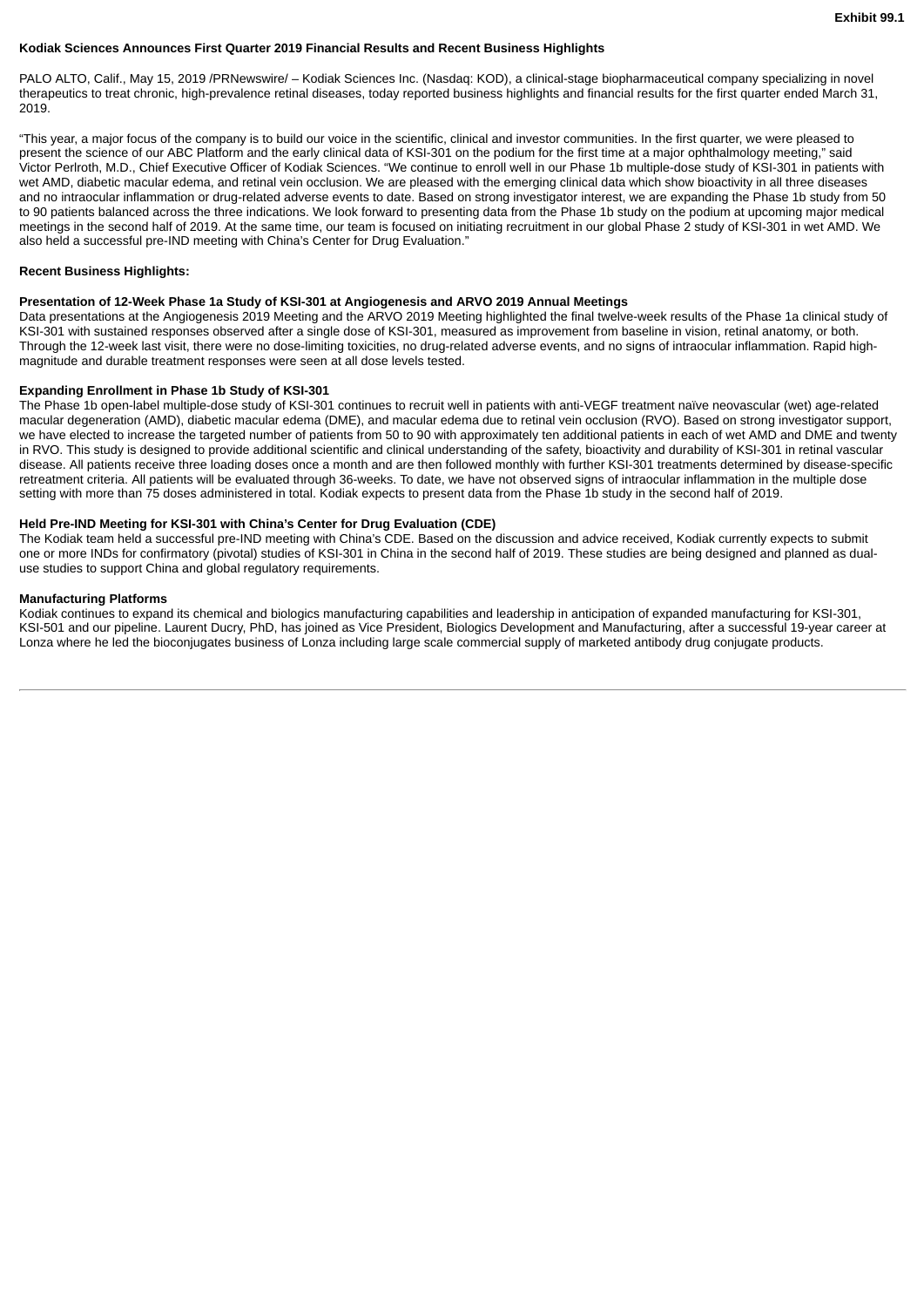#### **Expected Upcoming Milestones in 2019:**

- Initiate KSI-301 Phase 2 randomized head-to-head study against aflibercept in patients with wet AMD, testing a potential leading wet AMD profile of all KSI-301 patients on a 12-week, 16-week or 20-week dosing regimen.
- Complete expanded recruitment into KSI-301 Phase 1b multiple-dose study in patients with wet AMD, DME, and RVO.
- Present Phase 1b data in the second half of 2019, including podium presentations at the American Society of Retina Specialists (ASRS) and American Academy of Ophthalmology (AAO) meetings.
- File one or more INDs in China for KSI-301.

#### **First Quarter 2019 Financial Results and Financial Guidance:**

#### **Cash Position**

Kodiak ended the first quarter of 2019 with \$81.1 million of cash and cash equivalents and marketable securities. The Company expects that its existing cash and cash equivalents and marketable securities will be sufficient to fund projected operations for at least the next twelve months.

#### **Net Loss**

The net loss for the first quarter of 2019 was \$8.0 million, or \$0.21 per share on both a basic and diluted basis, as compared to a net loss of \$8.9 million, or \$1.16 per share on both a basic and diluted basis, for the first quarter of 2018.

#### **R&D Expenses**

Research and development (R&D) expenses were \$5.7 million for the first quarter of 2019, as compared to \$3.6 million for the first quarter of 2018.

#### **G&A Expenses**

General and administrative (G&A) expenses were \$2.7 million for the first quarter of 2019, as compared to \$1.9 million for the first quarter of 2018.

#### **About Kodiak Sciences Inc.**

Kodiak™ is a clinical-stage biopharmaceutical company specializing in novel therapeutics to treat chronic, high-prevalence retinal diseases. Our ABC Platform™ merges the fields of antibody-based and chemistry-based therapies and is at the core of Kodiak's discovery engine. In addition to its lead product candidate, KSI-301, a novel anti-VEGF antibody biopolymer conjugate in clinical development for the treatment of age-related macular degeneration and diabetic retinopathy, Kodiak has leveraged its ABC Platform to build a pipeline of product candidates in various stages of development including KSI-501, our bispecific anti-IL-6/VEGF biopolymer conjugate for the treatment of neovascular retinal diseases such as wet AMD and diabetic retinopathy. Kodiak is based in Palo Alto, CA. For more information, visit www.kodiak.com.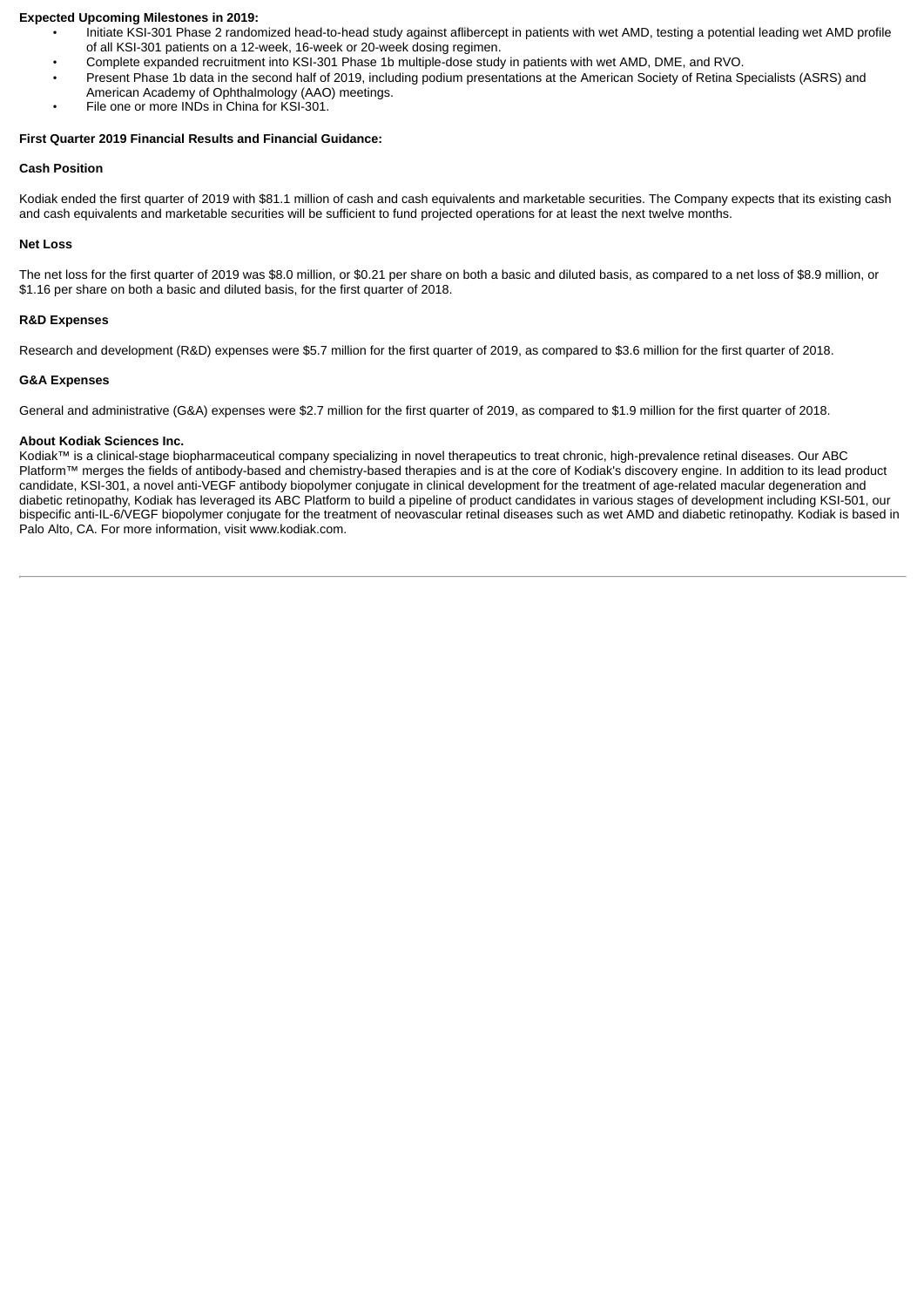#### **Forward-Looking Statements**

This release contains forward-looking statements within the meaning of Section 27A of the Securities Act of 1933, Section 21E of the Securities Exchange Act of 1934 and the Private Securities Litigation Reform Act of 1995. These forward-looking statements are not based on historical fact, and include statements regarding our platform technology and potential therapies, future development plans, clinical and regulatory objectives and the timing thereof, expectations regarding the sufficiency of cash to fund operations for at least the next 12 months, expectations regarding the potential efficacy and commercial potential of our product candidates, the anticipated presentation of data at upcoming conferences, the results of our research and development efforts and our ability to advance our product candidates into later stages of development. Forward-looking statements generally include statements that are predictive in nature and depend upon or refer to future events or conditions, and include words such as "may," "will," "should," "would," "expect," "plan," "believe," "intend," "pursue," and other similar expressions among others. Statements that are not historical fact are forward-looking statements. Forward-looking statements are based on current beliefs and assumptions that involve risks, uncertainties and other factors that may cause actual results, events or developments to be materially different from those expressed or implied by such forward-looking statements. These risks and uncertainties, many of which are beyond our control, include, but are not limited to: clinical trials may not demonstrate safety and efficacy of any of our product candidates; our assumptions regarding our planned expenditures and sufficiency of our cash to fund operations may be incorrect; our efforts to advance the clinical development of additional product candidates may not be successful; any of our product candidates may fail in development; as well as the other risks identified in our filings with the Securities and Exchange Commission. These forward-looking statements speak only as of the date hereof and we undertake no obligation to update forward-looking statements, and readers are cautioned not to place undue reliance on such forward-looking statements.

"Kodiak," "ABC Platform" and the Kodiak logo are registered trademarks or trademarks of Kodiak Sciences Inc. in various jurisdictions.